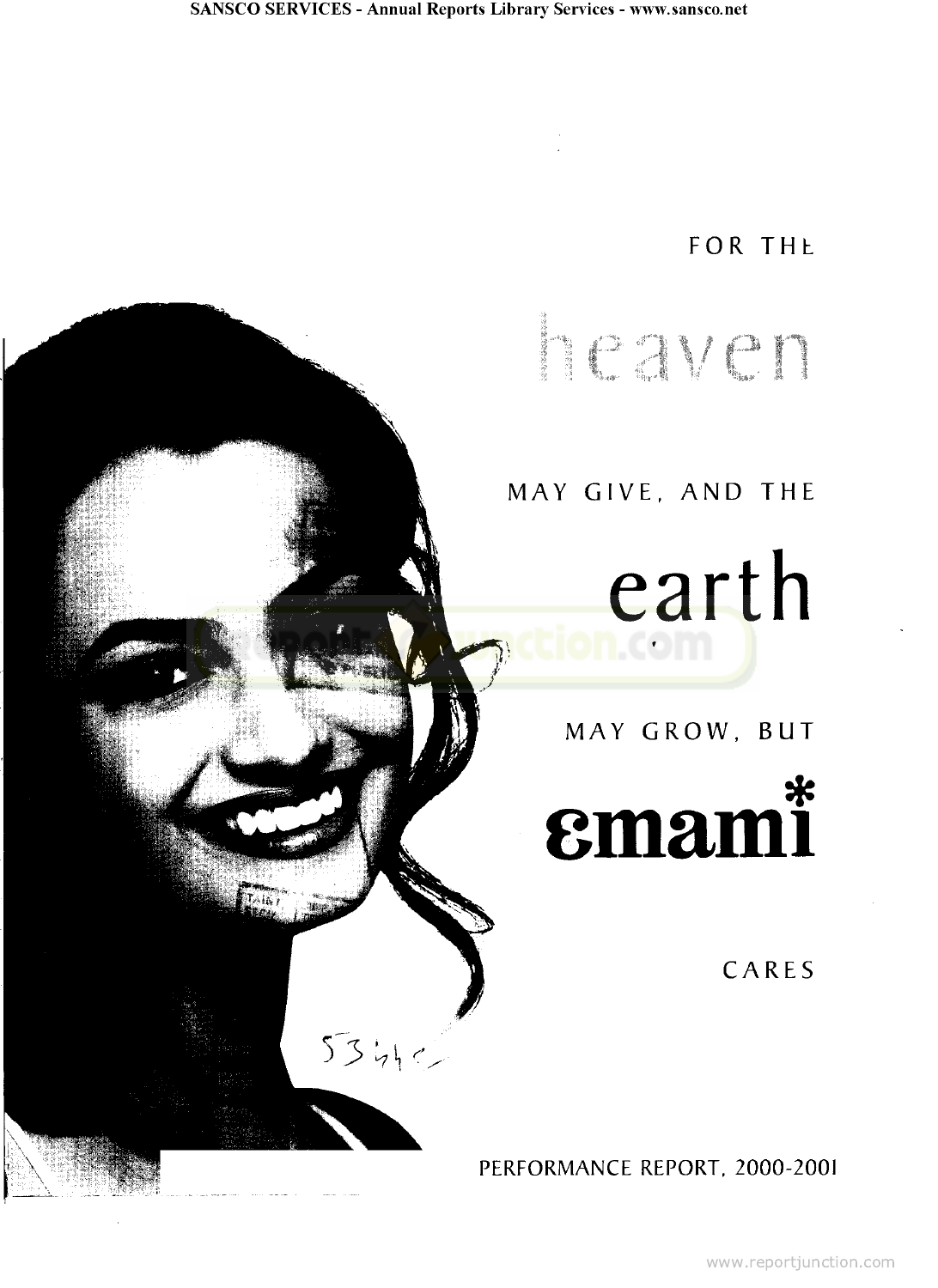**SANSCO SERVICES - Annual Reports Library Services - www.sansco.net**

#### CORPORATE INFORMATION

*CHAIRMAN CHAIRMAN* **DIRECTORS DIRECTORS** 

Shri R. S. Agarwal Shri R. S. Goenka Shri Sushil Kr. Goenka Shri R. K. Goenka Shri Suresh Kr. Goenka Shri M. L. )ain Shri P. S. Patwari Shri S. N. Bihani Dr. S. C. Sarkar

> *SECRETARY* Shri A. K. Joshi

**AUDITORS** M/s. Saxena & Co. Chartered Accountants

**BANKERS** 

Canara Bank

**ICICI Bank Ltd.** 

**Indian Bank** 

**DORKS** Kolkata

Pondicherry

**Execustered OFFICE** Stephen House, 6A, R. N. Mukherjee Road Kolkata 700 001

#### **CONTENTS**

The essential Emami 4 What Emami stands for 6 Highlights 2000-01 5 Emami's Ayurveda strengths **10** What makes Emami successful 12 Eagle vision 14 A discussion with the Managing Director 16 Management discussion and analysis 18 Risk management  $26$  Five year highlights  $29$  Directors' Report  $30$  Annexure to the Directors' Report  $34$  Auditors' Report  $36$ Balance Sheet  $38$  Profit and Loss Account  $39$  Schedules  $\,40$  Balance Sheet Abstract  $4\%$  Cash Flow Statement  $50$  Statement pursuant to Section 212 **51** Subsidiary Accounts 52 Shareholders' Information **60**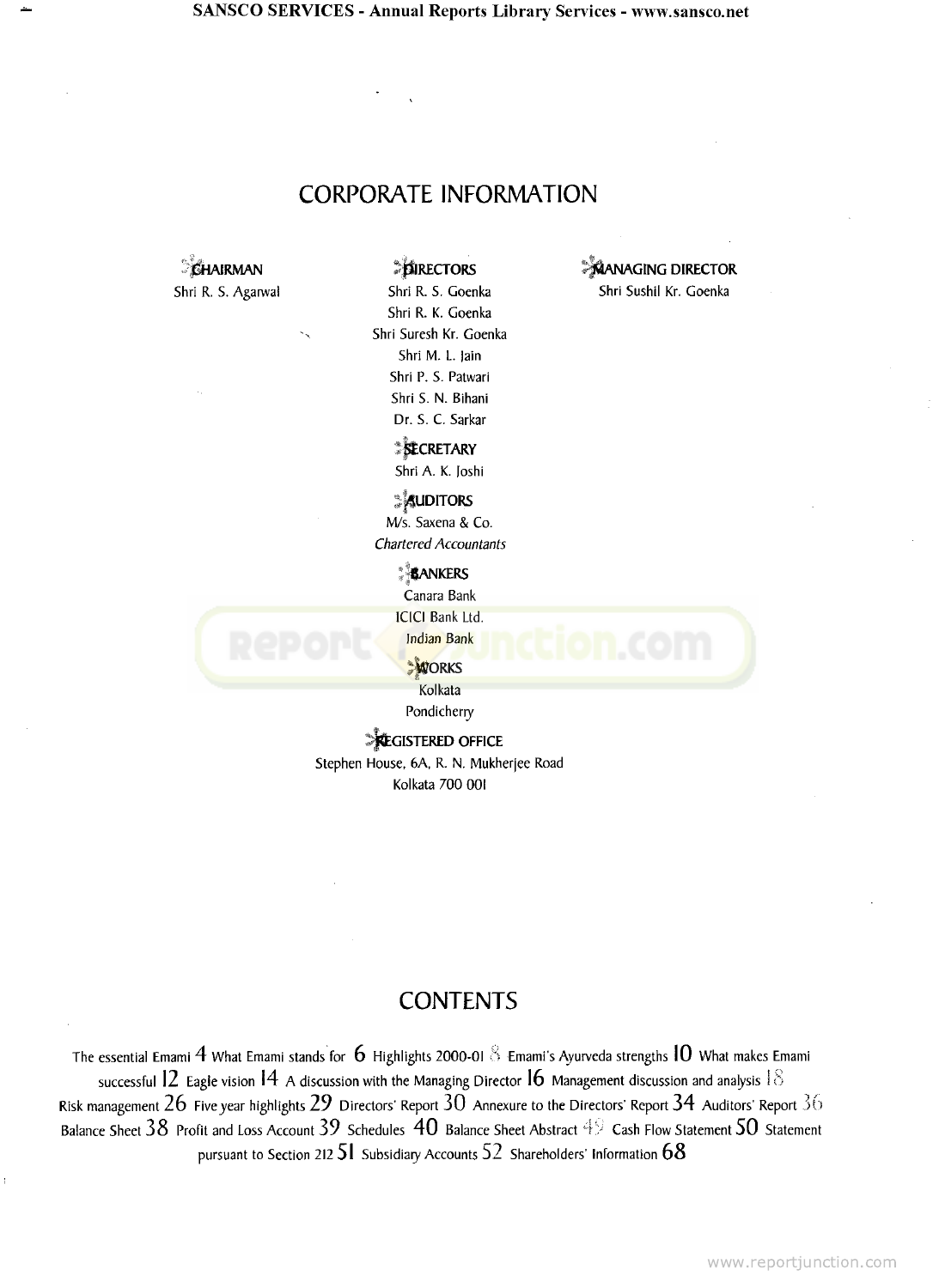## Emami has tapped into the wisdom of the ages. In a refreshingly modern way.



### Ayurveda remedies represent a system of medicine that is in harmony with nature.

 $A$ yurveda, literally translated, means 'the science or<br>A knowledge of life'. Ayurveda believes that everything in life - our diet, our leisure space, our working life, our relationship with friends and family - is inter-connected. They influence our physical and mental well-being.

The Ayurvedic conclusion is that a disharmony in this interconnection causes ailments and diseases.

Emami's healing is in line with the Ayurvedic prescription:

it helps re-establish the harmony between the individual and the environment.

Emami has successfully combined traditional Ayurveda research with scientific laboratory practices to make products that are safe, mild and effective.

As a result, Emami Limited is one of India's largest and most respected names in the nature-based health care and personal care business.

 $\overline{c}$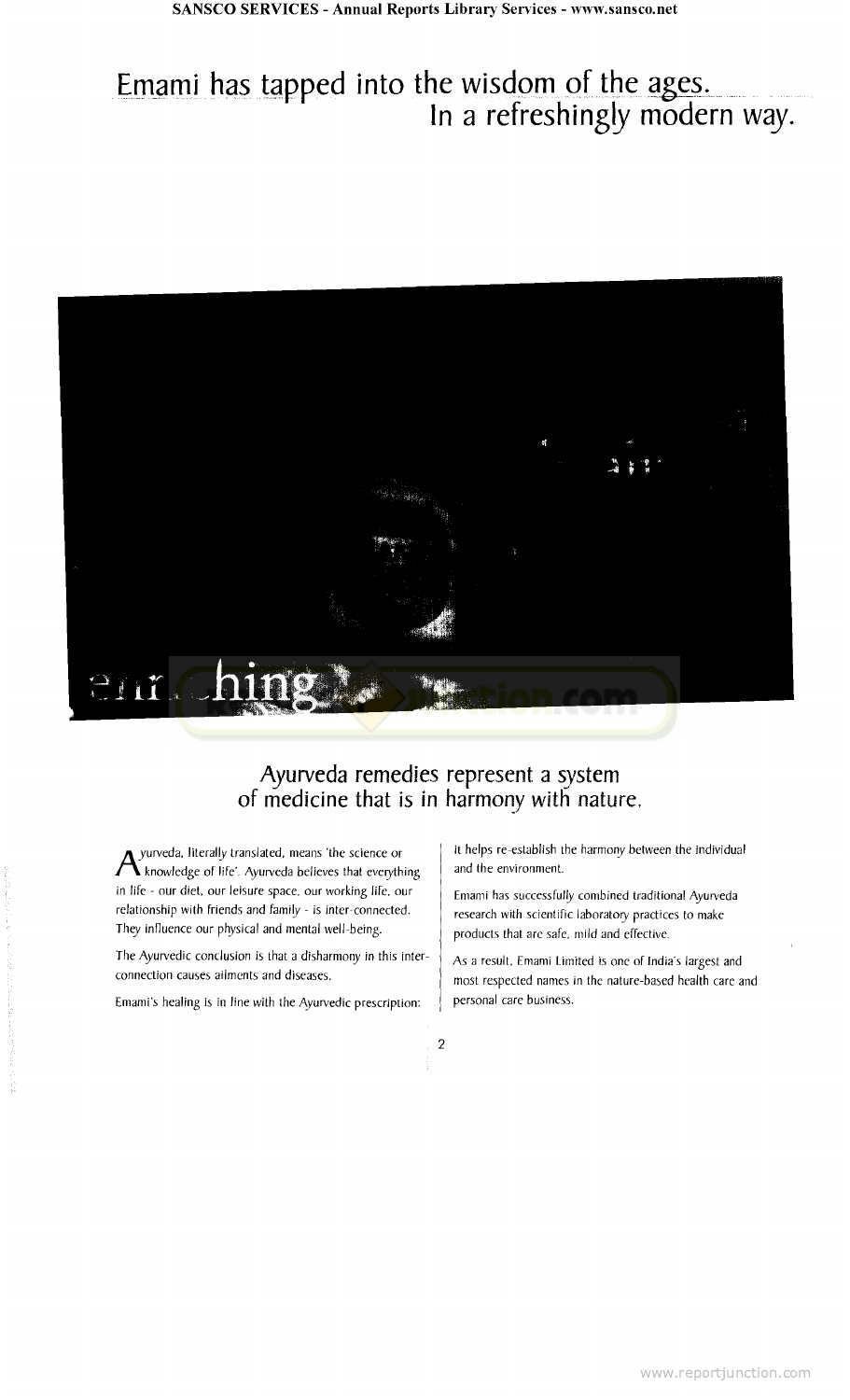

## The Ayurveda market - in India and the world

E mann addresses a large market. The market for<br>Ealternative medicines in India is worth Rs 42000 mn mami addresses a large market. The market for (USD 913 mn). Ayurvedic medicine accounts for 84 percent of this market.

Spending on alternative medicines in India increased by 69 per cent over the last decade while in the world market it grew by 30 percent. Driven by two inter-related factors: an increase in income and fashion consciousness.

The target consuming segment: 500 million over'the next five years. The World Health Organisation has/projected that the global market for traditional medicine will grow to \$ 5 trillion by 2050.

The market for traditional health care products has grown aggressively in the West despite a low population of doctors who prescribe traditional health care products.

3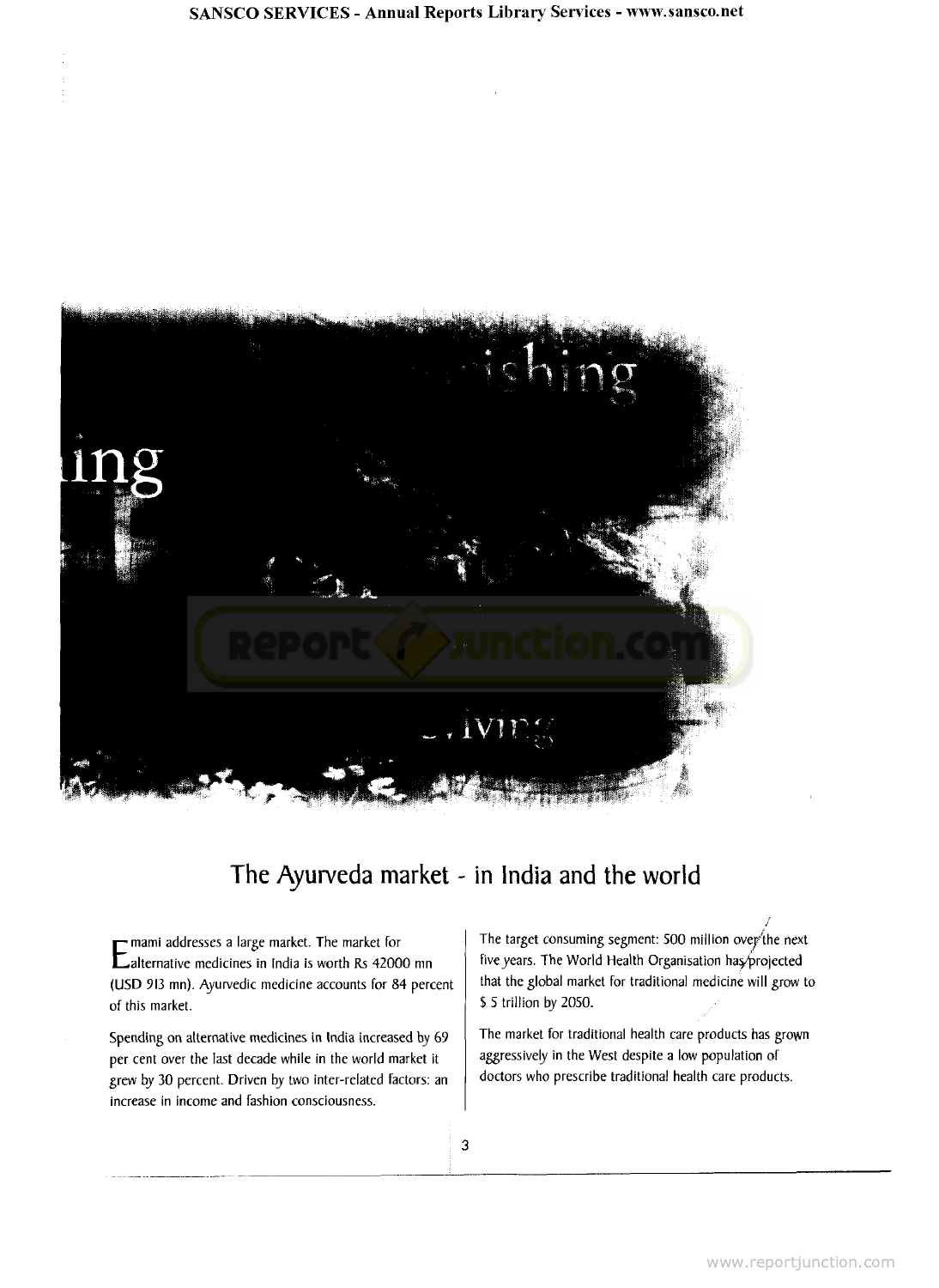## The essential Emami

Emami Limited is headquartered in Kolkata but enjoys a : presence.



The organisation is more than 25 years old. It researches, manufactures and markets effective personal and health care products, based on the time-tested virtues of Ayurveda and herbal care.



Himani brands.

 $\overline{\mathcal{A}}$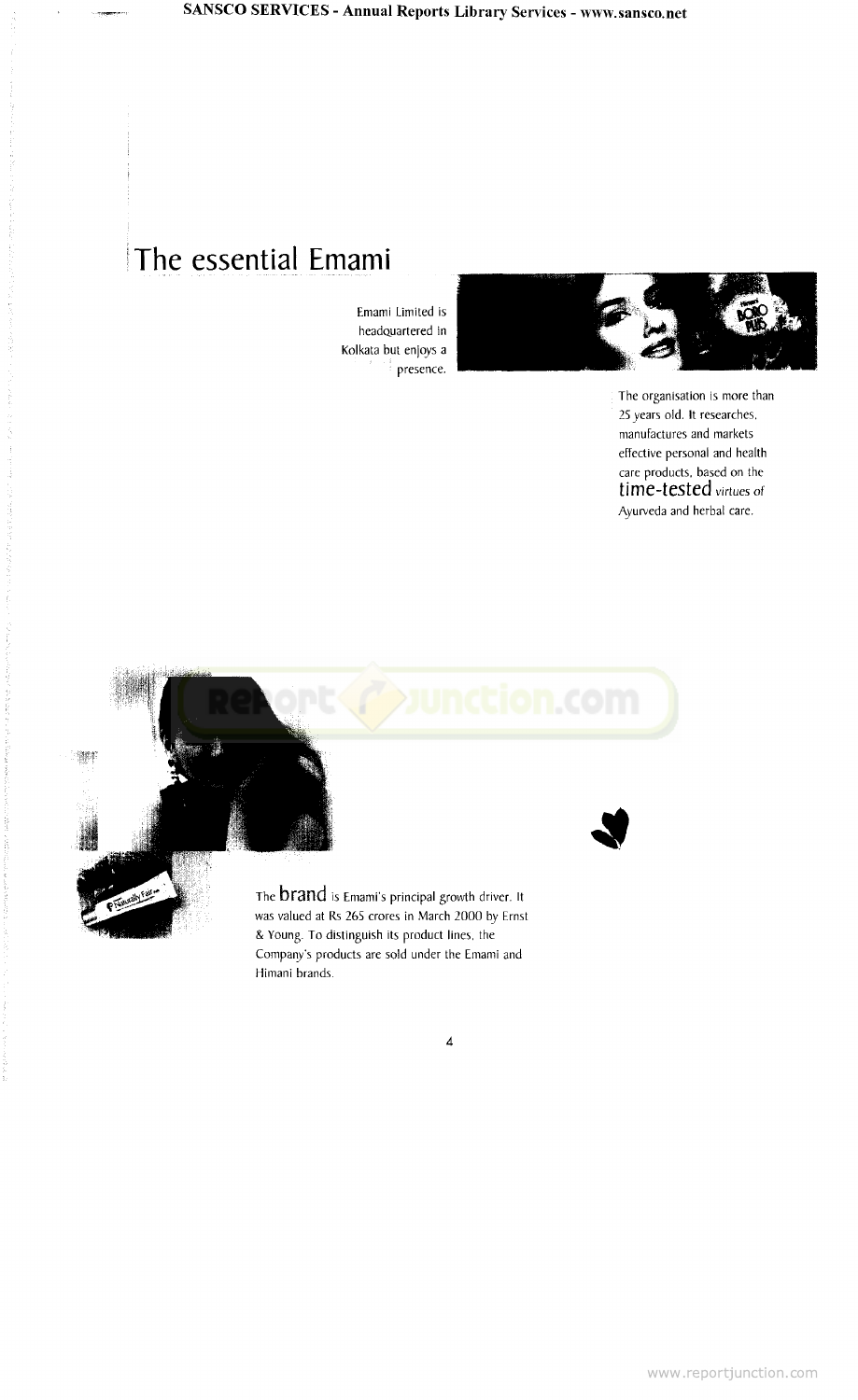## **SANSCO SERVICES - Annual Reports Librar Constitution Struggansco.net**

The Company's principal products include Boroplus Antiseptic Cream, Boroplus Prickly Heat Powder, Naturally Fair Pearls Cream, Navratna Oil, Sona Chandi Chyawanprash, Nirog Dant Powder Lai, Gold Turmeric Cream, Mentho Plus Pain Balm and Fast Relief

> Emami Limited's manufacturing plants are located in Kolkata and Pondicherry. Its offices are spread across 24 cities in India. The distribution network is supported by 2000 distributors and  $1.5$ million retail outlets.

Emami is a rapidly growing organisation. In 2000-01, the Company reported a turnover of Rs 210 crores and a profit after tax of Rs 21 crores.



Emami Limited has been promoted by the Kolkata-based Agarwals and Goenkas. The Company's shares are listed on the Mumbai and Calcutta Stock Exchanges.

5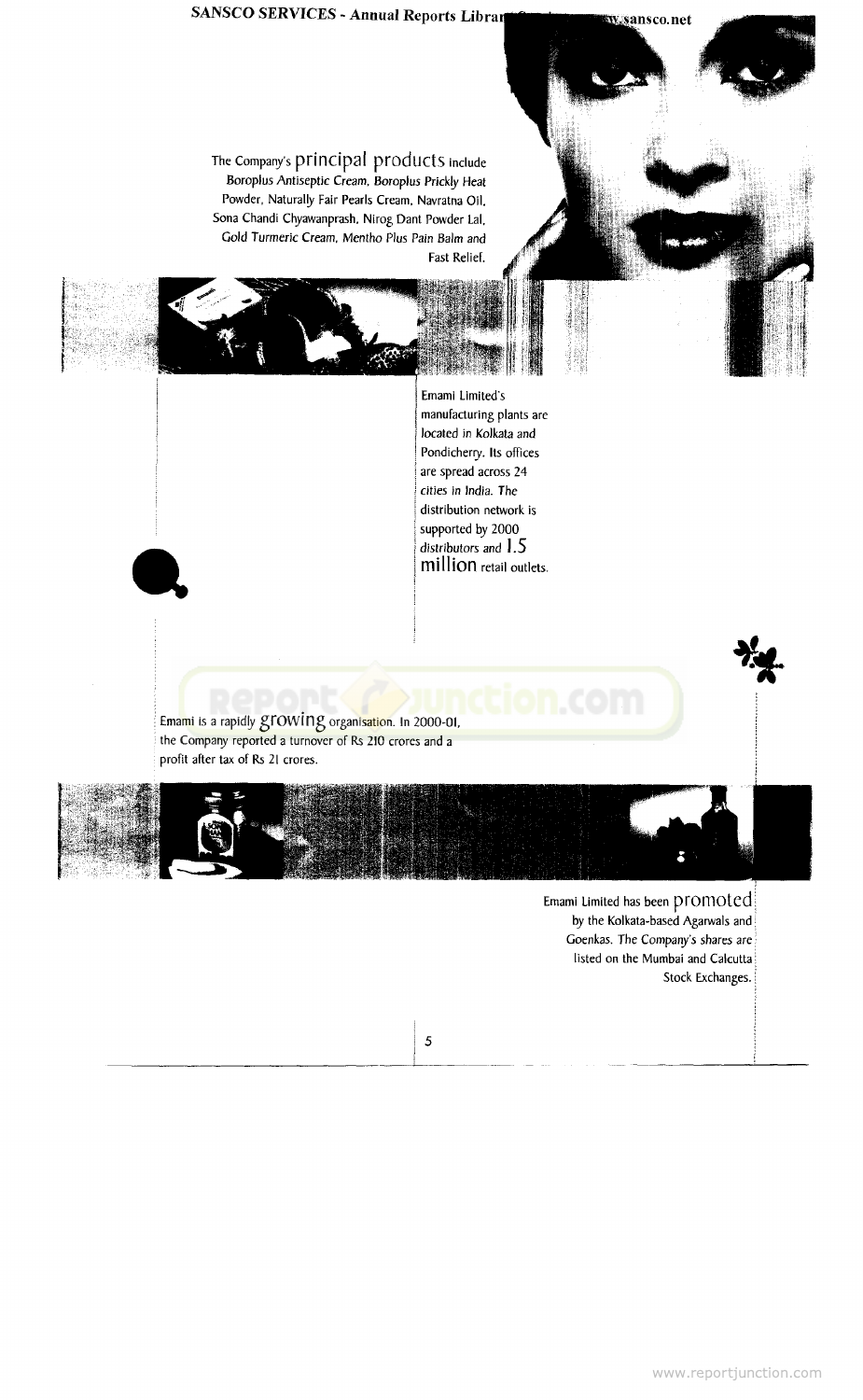## iat Emani stands for

#### **MISSION**

**Annual Rqyts Library Services - www.sausco.net**

To sharpen consumer insights, to understand and meet their needs with **value-added differentiated** products **a** which are safe, effective and fast.

To integrate our dealers, distributors, resulters and suppliers into the Emami family that eny strengthening **their ties** with the Company.

To recruit, develop and motivate the best talents in the country and provide them with an environt them which is demanding and challenging,

To strengthen and foster in the employees, a strong emotive **feeling of oneness** with the Company.

TO uphold the principles of **corporate governance** and move towards decentralisation to generate long-term maximum return for all stakeowners.

To contribute wholeheartedly towards the environment and society and to emerge as a **model corporate Citizen.**

To bring down the political boundaries, bridge the seas [and emerge as a significant player in the markets worldwide.](http://www.reportjunction.com) **To globalise** in real terms.



#### VALUES

#### RESPECT FOR PEOPLE

We treat individuals with dignity and respect. We continue to be honest, open and ethical in all our interactions with dealers, distributors, retailers, suppliers, shareholders, customers - and with each other.

#### CONSUMER DELIGHT

We recognise that our business can succeed only if we can create and keep customers. We manufacture products thai otfer value for money, are differentiated and deliver safe, effective and fast solutions.

#### INTEGRITY

People at every level are expected to adhere to the highest standards of business ethics. Anything less is unacceptable. Our ethical conduct transcends beyond policies. It is ingrained in our corporate tradition transferred

from one generation of employees to another. We comply with applicable government laws and regulations in the geographies where we are present.

#### **QUALITY**

We are committed to excellence in everything we do. Our credo: There is always a better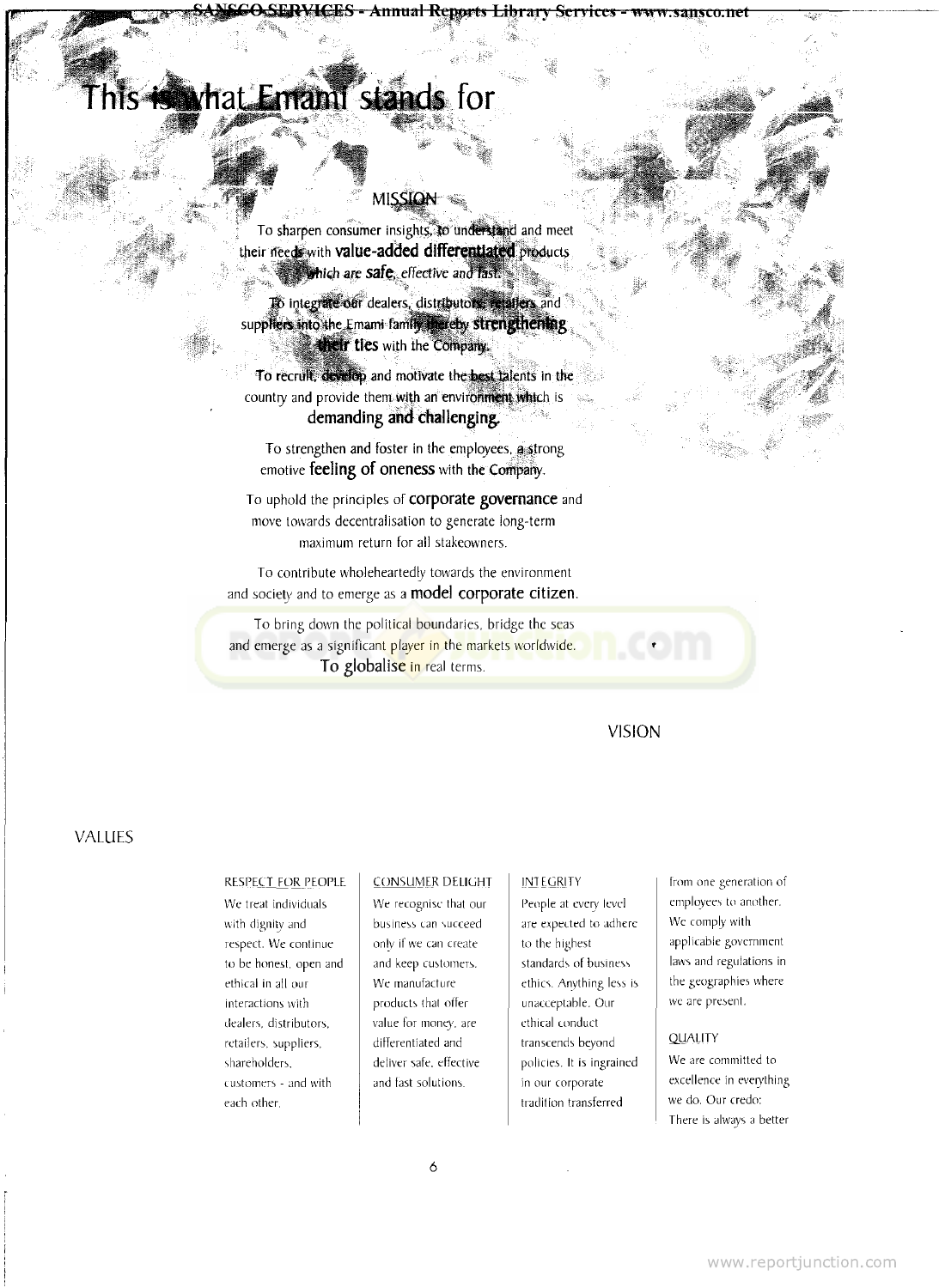**SERVICES - Annual Reports Library Services** 



# unction.com

A Company which, with the help of nature, caters to the consumer needs and their inner cravings for dreams of better life in the fields of personal and healthcare, both in India and throughout the world.

way. We think creatively, continuously innovate and pursue new ideas to achieve uncommon solutions to common problems.

#### **TEAMWORK**

Teamwork is the cornerstone of our business that helps deliver value to our customers. We work together across titles, job responsibilities and organisational structure to share knowledge and expertise.

#### THE RIGHT **ENVIRONMENT**

It is our responsibility to create an environment that helps employees realise their full potential.

#### LEADERSHIP

We recognise that we can be a leading Company through active delegation and by creating leaders at every level of the organisation.

**COMMUNITY DEVELOPMENT** We continue to contribute to the communities in which we operate and address social issues responsibly. Our products are safe to make and use. We conserve natural resources and invest in a better environment.

#### **TRANSPARENCY** AND **SHAREHOLDER VALUE** We continue to be

driven by our conscience and regulatory standards to deliver value to our shareholders, commensurate with our management and financial strength.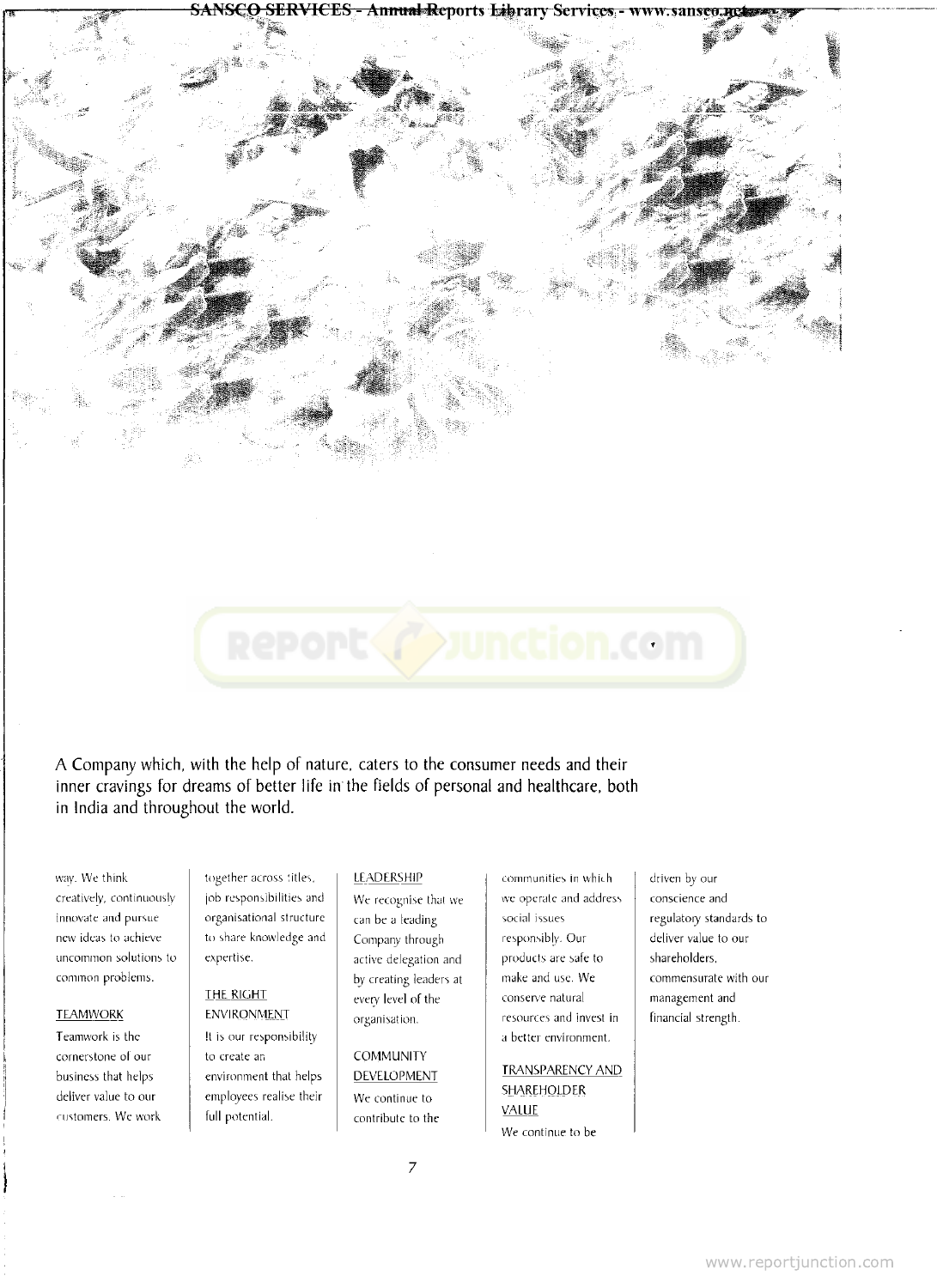## Emami's growth was impressive in 2000-01

E and S Total income crossed the KS 200 crore mark in mami's Total Income crossed the Rs 200 crore mark in over the corresponding figure of Rs 148.40 crores in 1999- 2000. Efficient working and a strong brand basket strengthened Emami's EPS from Rs 30.37 in 1999-2000 to Rs 36.76, a jump of 21.04 per cent.



The Company registered a healthy increase in its preinterest profit from Rs 21.08 crores in 1999-2000 to Rs 28.82 crores in 2000-01, a jump of 36.72 per cent. Net profit increased by 21.06 per cent to Rs 20.64 crores. The RONW was a high 50.10 per cent.

Navratna Oil emerged as the market leader in the thick oil category.

The Company's Boropius Prickly Heat Powder reached second place in the national market share.

Boropius Antiseptic Cream, the Company's flagship product, retained the number one position in its category with increased market share.